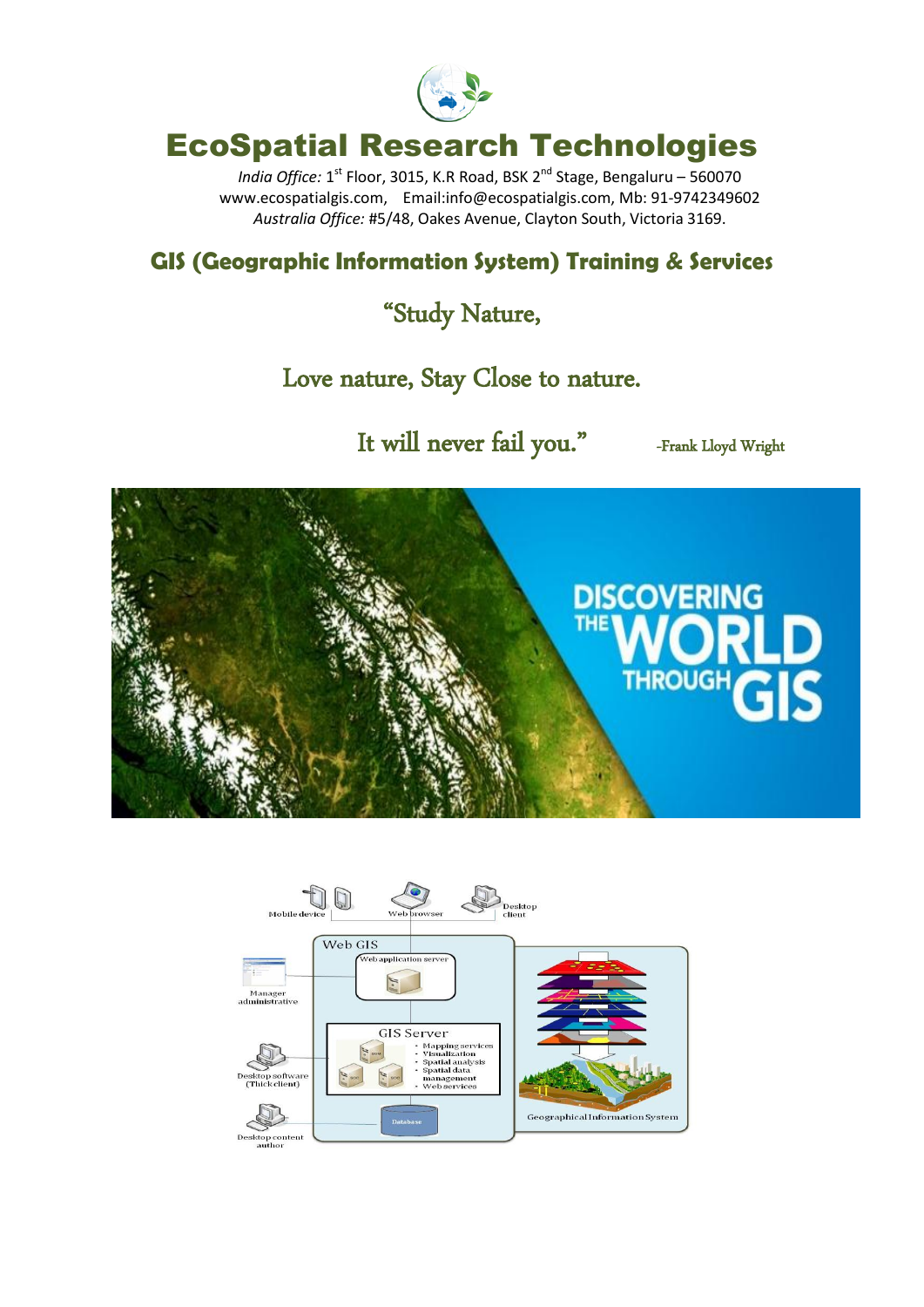

India Office: 1<sup>st</sup> Floor, 3015, K.R Road, BSK 2<sup>nd</sup> Stage, Bengaluru – 560070 www.ecospatialgis.com, Email:info@ecospatialgis.com, Mb: 91-9742349602 *Australia Office:* #5/48, Oakes Avenue, Clayton South, Victoria 3169.

### **Many Reasons to Consider GIS as a Career**

Whether you are a student considering your first career or someone already in the workplace who is considering a new career, choosing GIS can be rewarding in many ways. Growth potential remained high, but some pose questions and we offers answers that can help you appreciate reasons why a career in GIS might be the right choice.

### **Do you want a career or just a job?**

Do you want to be paid for doing something you love to do or just collect a pay check? A career where GIS is a fundamental part of your day allows you to be immersed in a field where you can continually grow and move forward in an environment of lifelong learning.

#### **Do you want to do something cool?**

GIS is an exciting, rapidly changing, and cool technology that merges nicely with many other technologies you may be interested in, such as video, web development, and phone apps.

#### **Do you want to do something important?**

GIS is a green technology that is making a difference on our planet and to its people every day for key decisions about wildlife habitat, human health, renewable energy, climate change, water quality and availability, wilderness areas, and much more.

#### **Do you love maps?**

For thousands of years, maps have been fascinating and powerful sources of information. GIS combines the best of visualization and technology. Today's maps are not just reference sources, they are dynamic, and you can change them to suit whatever need you have or problem you are trying to solve.

#### **Do you like to get outside?**

GIS depends on data collected in the field. Your "field" could be atop a glacier, in a river, on a city street. There is no end to what needs to be mapped and analysed.

### **Do you want to empower people?**

The convergence of the web, GIS, and handheld devices make citizen science a reality. You can contribute to real scientific studies or build tools to enable citizens to make these contributions.

#### **Are you curious about your world?**

GIS allows you to investigate what-if scenarios, model, ask questions, and investigate possible outcomes.

### **Do you care about the well-being of your local community?**

A career in GIS enables you to do something about issues in your own community: health, zoning, services, greenways, crime, trash, traffic, and more.

### **Do you want to blaze new trails?**

Many, if not most, of the GIS-related jobs in the future have not even been invented yet, so market yourself! Propose a new position in an organization that you are interested in. Make your case that you are the one to staff that position!

## **GIS TRAINING (Full Package)**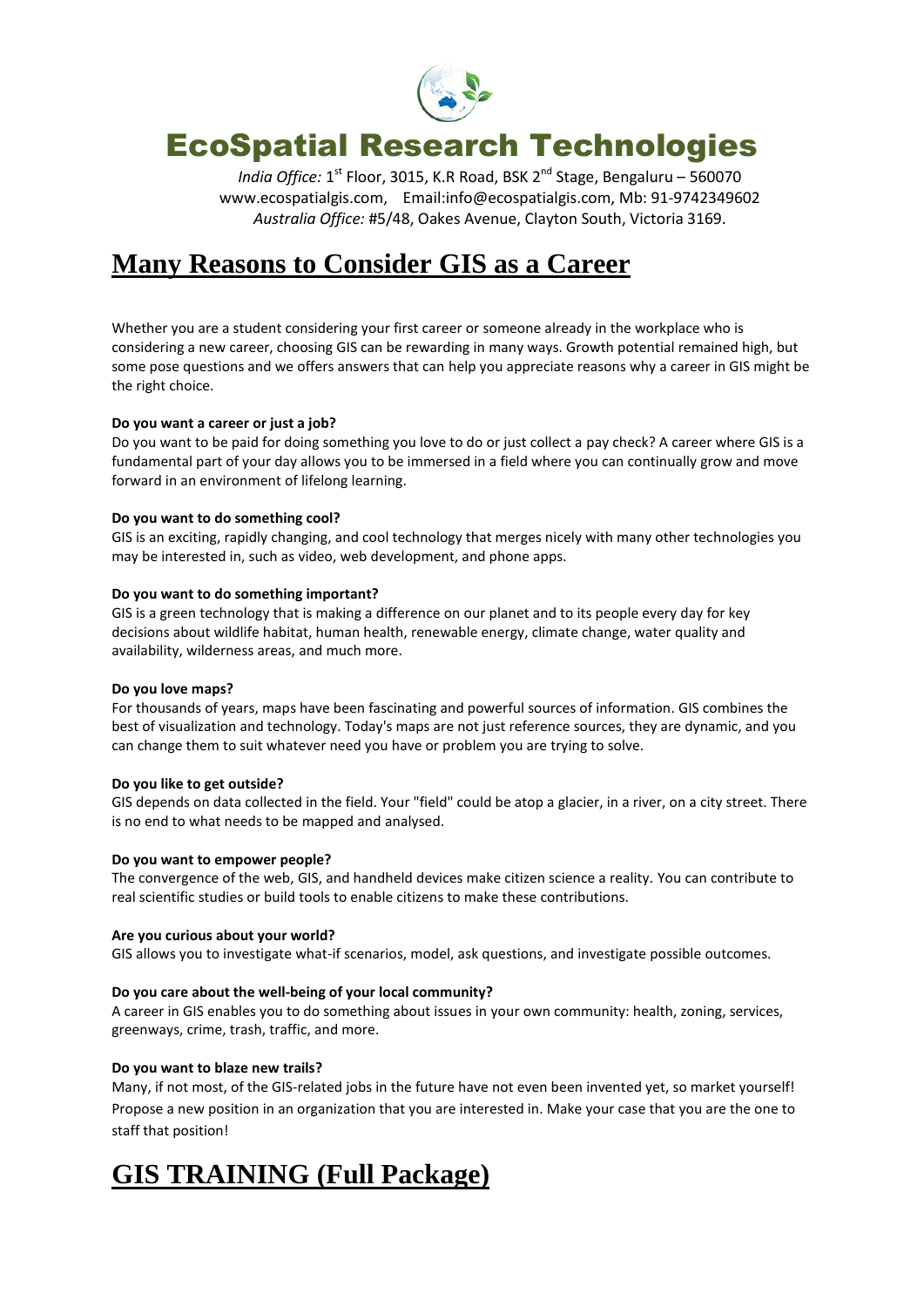

India Office: 1<sup>st</sup> Floor, 3015, K.R Road, BSK 2<sup>nd</sup> Stage, Bengaluru – 560070 www.ecospatialgis.com, Email:info@ecospatialgis.com, Mb: 91-9742349602 *Australia Office:* #5/48, Oakes Avenue, Clayton South, Victoria 3169.

### **TRAINING METHODOLOGY**

**EcoSpatial Research Technologies** office offers a wide range of training options to expand your knowledge on CAD and GIS. We organize special training events in areas of high skill requirement. All schedules are both classroom & online at convenient timing to suite every need. Our fast track GIS courses are designed for quick learning to sharpen your software and analytical skills.

### **COURSE OBJECTIVE**

The courses would provide the participants with a full understanding of GIS concepts and principles and how it can be used for resource management. The syllabus is an extract to match the latest requirements in companies with excellent job success rate. This program is specially designed to enhance your complete personality which is coupled with industrial projects on GIS (Geographical Information System), RS (Remote Sensing) and Image Processing. This unique training program makes you dynamic, multiskilling to build career in GIS.

#### **Course covers following areas:**

Fees : Rs 25,850 by cash or online with 12.6% tax extra **(for Indian Citizen)**

USD 890 by cash or online with 12.6% tax extra **(for Foreign National)** 

- 1. GIS and Remote Sensing(Theory)
- 2. Loading GPS Data (Practical)
- 3. Cartography Mapping (Practical)
- 4. Working with GIS Software: Overview and Installation (AutoCAD LT, Arc GIS, QGIS)
- 5. Exploring GIS Software (Practical)
- 6. Spatial Analysis, Mosaic Image & Map Composer
- 7. 3D Analysis (Spaceye3d GIS software)
- 8. GIS Project work with Trainee Letter from EcoSpatial Research Technologies Technologies.(Live Projects NGO'S & Government)

**Tools exposed:** AutoCAD LT, Arc GIS, QGIS Desktop and Spaceye3D GIS Software

**Eligibility for GIS Training:** Students who have opted for subjects like geography, geology, agriculture, engineering, IT or computer science & those who have passionate about nature, wildlife & tourism with any degree.

| <b>Class Duration</b>  | <b>Online Duration:</b>        |
|------------------------|--------------------------------|
| (a) Fast-track 15 days | (a) Fast-track 1 month 1hr/day |
| (b) Regular 1 month    | (b) Weekend 2hr/day            |
| (c) Weekend 3 months   | (d) Corporate 5 days           |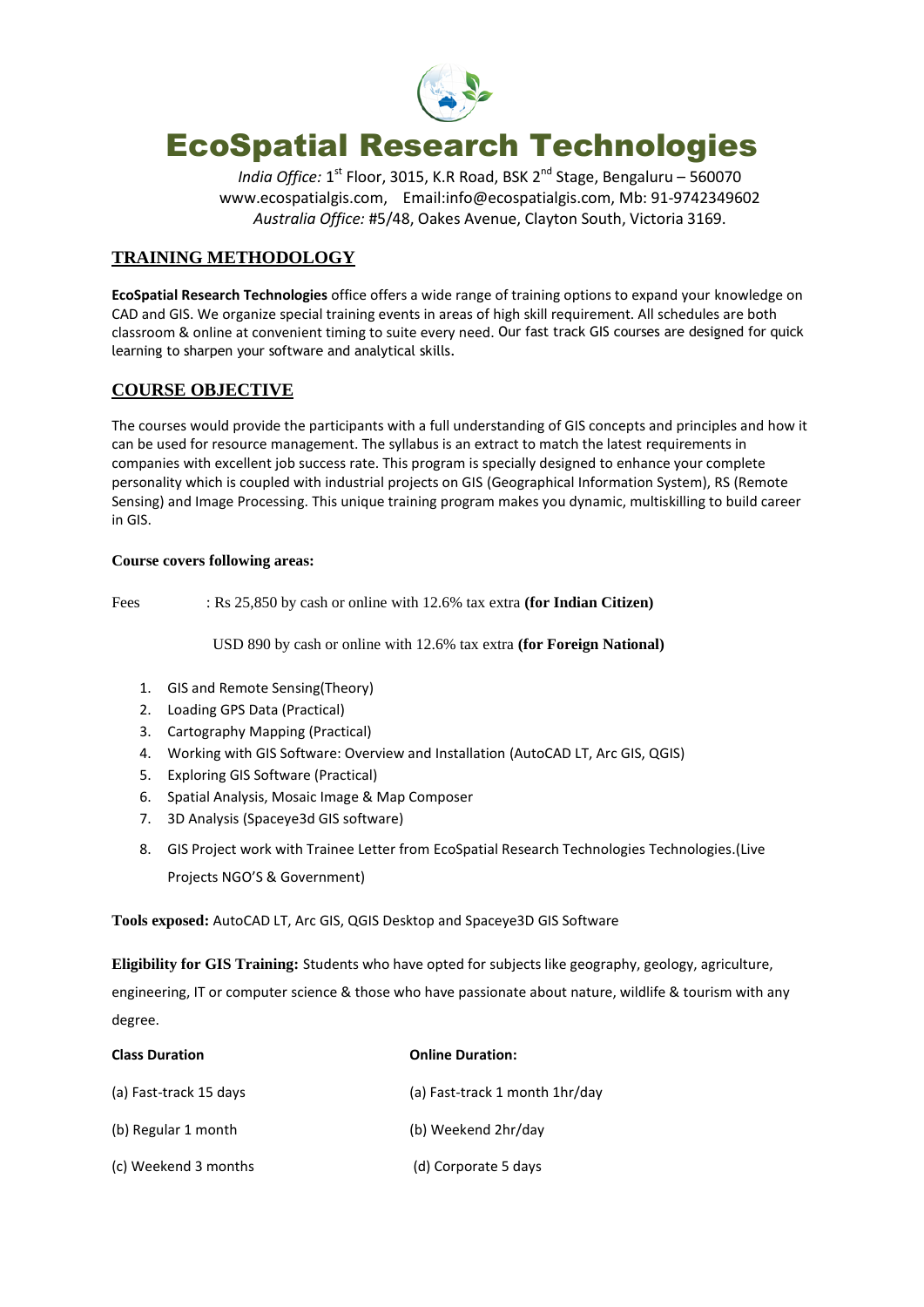

India Office: 1<sup>st</sup> Floor, 3015, K.R Road, BSK 2<sup>nd</sup> Stage, Bengaluru – 560070 www.ecospatialgis.com, Email:info@ecospatialgis.com, Mb: 91-9742349602 *Australia Office:* #5/48, Oakes Avenue, Clayton South, Victoria 3169.

### **Advance GIS Training**

### **COURSE OBJECTIVE**

**GIS Application Developing and Customizing and Web Map Publishing.**

### **Course Covers:**

Fees : Rs 25,850 by cash or online with 12.6% tax extra **(for Indian Citizen)**

USD 890 by cash or online with 12.6% tax extra **(for Foreign National)**

Customization and Development in JAVA, PHP, C#, C++,.NET and Python. Differential GPS (DGPS) Data Collection Enterprise GIS (Web GIS, Cloud GIS)

#### **Eligibility for GIS Training:** Experienced in GIS World.

| <b>Class Duration</b>  | <b>Online Duration:</b>        |
|------------------------|--------------------------------|
| (a) Fast-track 15 days | (a) Fast-track 1 month 1hr/day |
| (b) Regular 1 month    | (b) Weekend 2hr/day            |

- (c) Weekend 3 months
- (d) Corporate 5 days

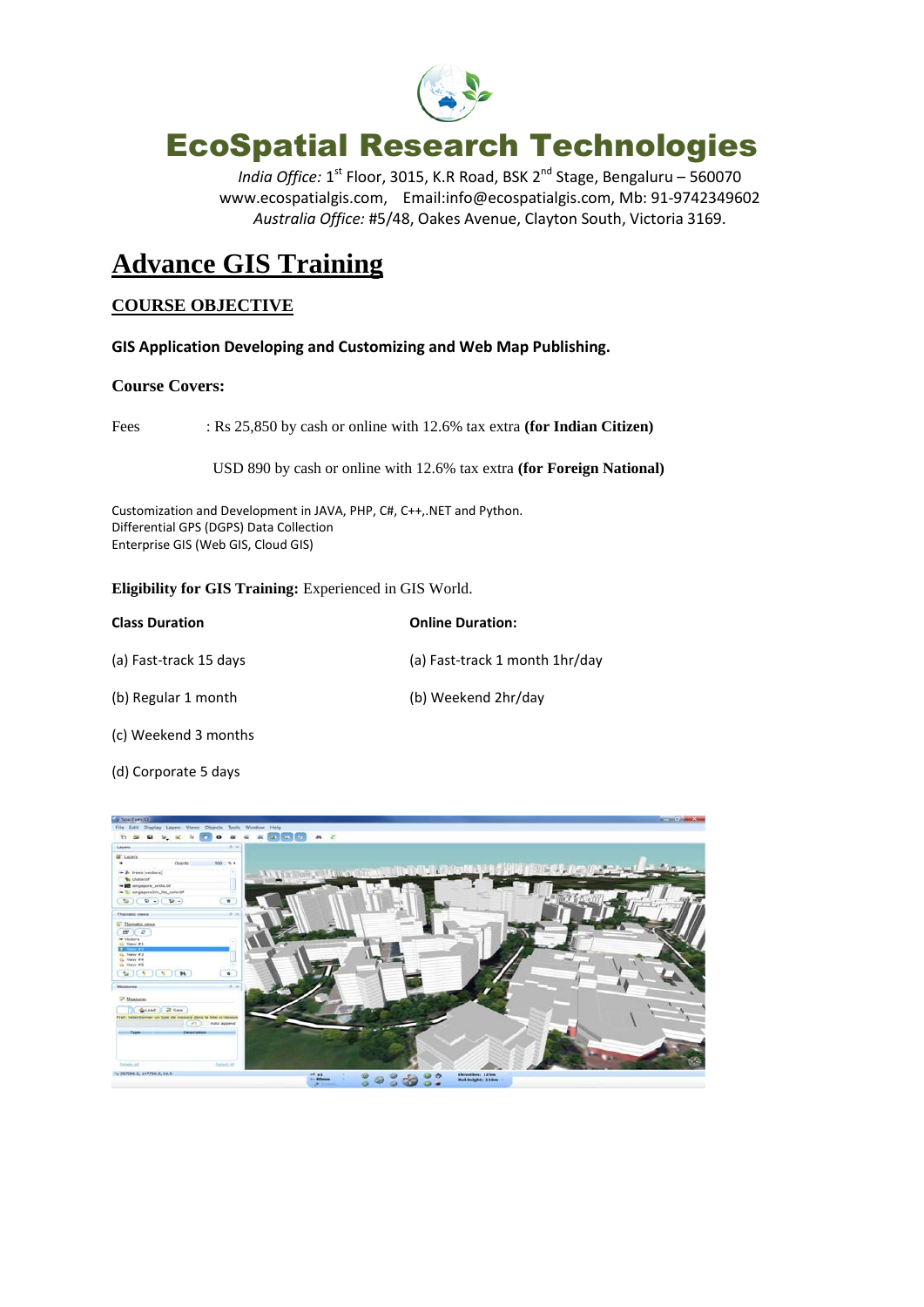

India Office: 1<sup>st</sup> Floor, 3015, K.R Road, BSK 2<sup>nd</sup> Stage, Bengaluru – 560070 www.ecospatialgis.com, Email:info@ecospatialgis.com, Mb: 91-9742349602 *Australia Office:* #5/48, Oakes Avenue, Clayton South, Victoria 3169.

### **Open Source GIS Training**

### **Course Objective:**

This will helps students and educators engage in studies that promote critical thinking, integrated learning, and multiple intelligences at the same time students will be acquiring valuable skills that can be transferred into the twenty-first-century workforce, whether they are involved in science, government, or business.

### **Course Covers:**

Fees : Rs 18,850 by cash or online with 12.6% tax extra **(for Indian Citizen)**

USD 525 by cash or online with 12.6% tax extra **(for Foreign National)**

- 1. GIS and Remote Sensing(Theory)
- 2. QGIS Basics
- 3. Cartography Mapping (Practical)
- 4. Working with GIS Software: Overview and Installation (QGIS)
- 5. Exploring GIS Software (Practical)
- 6. Mosaic Image & Map Composer
- 7. Using Attribute data
- 8. Setting up Attribute actions
- 9. Printing and Composer creation
- 10. Data exporting
- 11. GIS Project work. (Live Projects NGO'S & Government) Minimum 3 projects.

**Tools exposed:** QGIS Desktop, Spacye3D GIS Software.

**Eligibility for GIS Training:** Students who have opted for subjects like geography, geology, agriculture, engineering, IT or computer science & those who have passionate about nature, wildlife & tourism with any degree.

Course Duration:

- 1. Corporate 3 days.
- 2. Regular 6 days.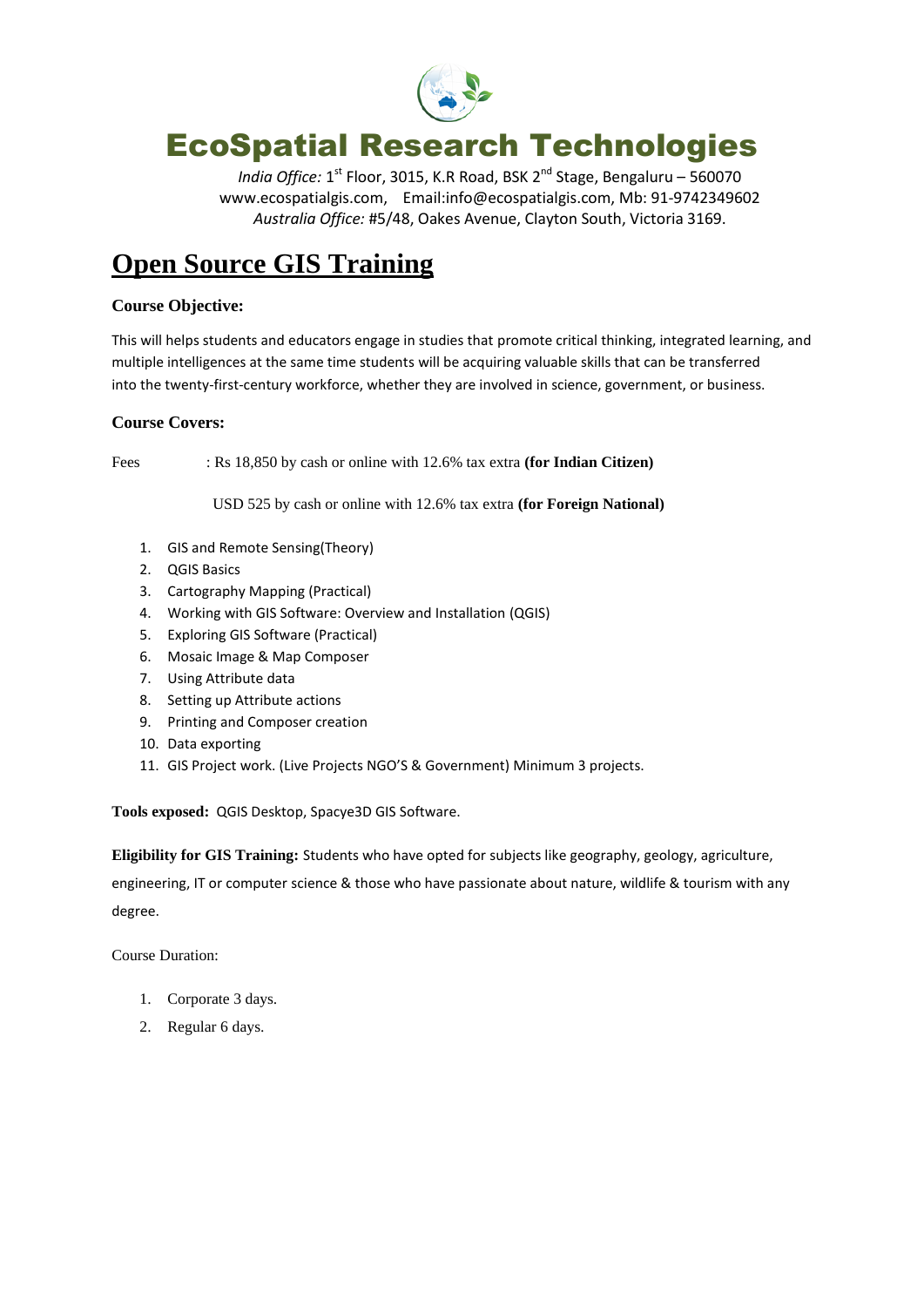

India Office: 1<sup>st</sup> Floor, 3015, K.R Road, BSK 2<sup>nd</sup> Stage, Bengaluru – 560070 www.ecospatialgis.com, Email:info@ecospatialgis.com, Mb: 91-9742349602 *Australia Office:* #5/48, Oakes Avenue, Clayton South, Victoria 3169.

### **Mobile Mapping GIS Training**

### **Course Objective:**

Mobile mapping solutions are increasingly playing an important role in many organisations. Our training courses are designed to provide practical hands on instruction so you can effectively utilise the full capabilities of your mobile mapping solution

### **Course Covers:**

- 1. Introduction
- 2. Components of Mobile mapping
- 3. Benefits/advantages of mobile mapping
- 4. Downloading and installation the application
- 5. Data Collection Exercise/Activity
- 6. Geo-Visualization in QGIS
- 7. Downloading data in different formats
- 8. Utility in different projects Slum Mapping, Asset Mapping, Household Mapping, Construction Management, Plantation Management.

### **Course Duration:**

1. Corporate and Regular One day.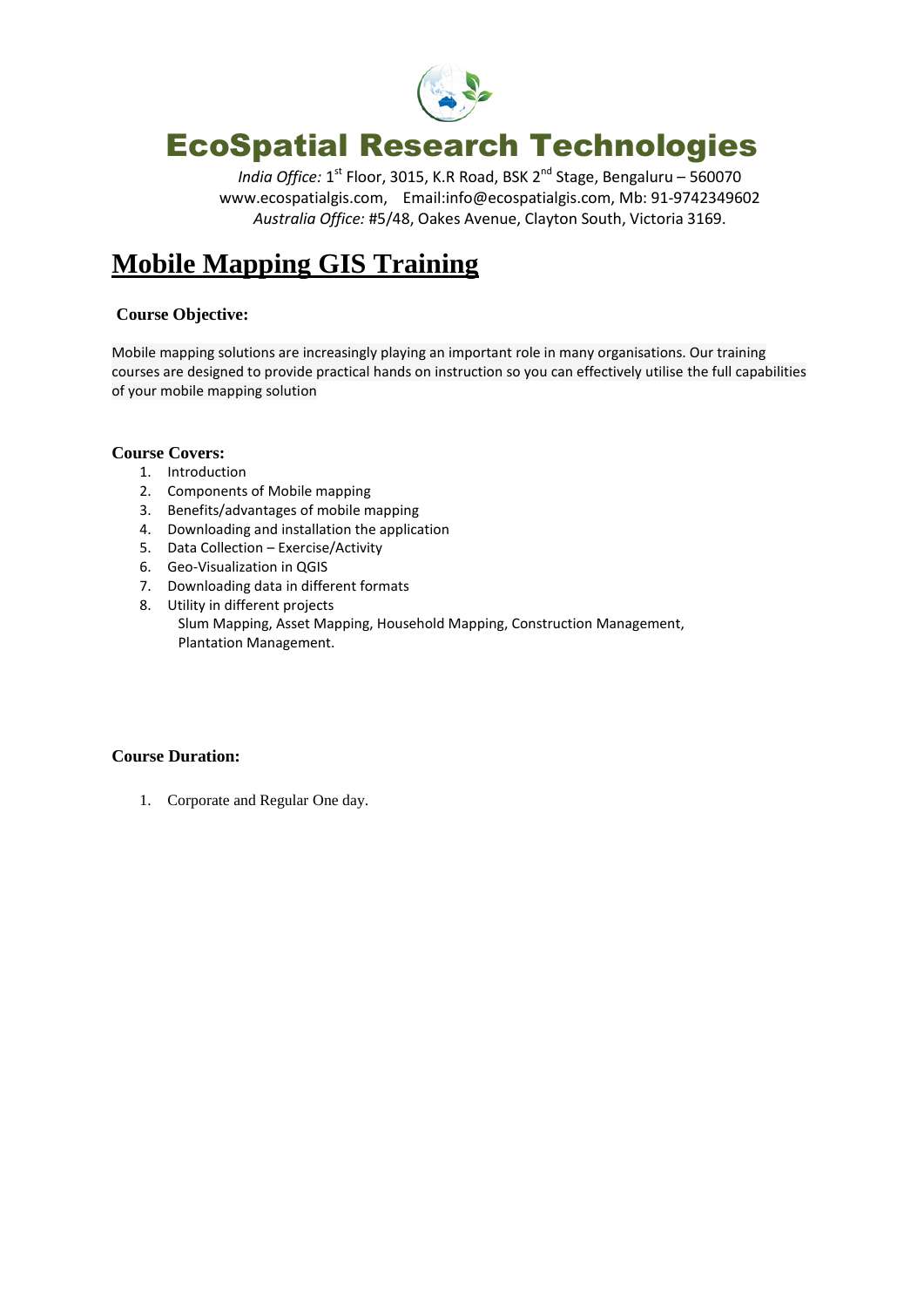

India Office: 1<sup>st</sup> Floor, 3015, K.R Road, BSK 2<sup>nd</sup> Stage, Bengaluru – 560070 www.ecospatialgis.com, Email:info@ecospatialgis.com, Mb: 91-9742349602 *Australia Office:* #5/48, Oakes Avenue, Clayton South, Victoria 3169.

### **Scope of GIS (Geographic Information System)**

- $\triangleright$  Geographical Information System (GIS) and Remote Sensing as a state of art technology and upcoming field of science concerns generation, maintenance and utilization of geographical, cartographic data and terrain information in the best possible manner.
- $\triangleright$  The experience will make one a specialist in this upcoming and niche field and will be useful if GIS and Remote Sensing is the choosing area of work.
- $\triangleright$  The market for geospatial technologies is growing at about 35% a year, studies suggest, and the geospatial industry as a whole is expected to add at least 330,000 jobs between 2012 and 2020.

**Eligibility for GIS job**: Students who have opted for subjects like geography, geology, agriculture, engineering, IT or computer science can try for GIS job.

### **Career potential**

The geoinformatics field is in its nascent stage and expanding at a rapid pace as more and more industries are employing spatial data to manage their activities. Almost no developmental project is complete without geospatial information and it will soon become imperative. The only limit is the acute shortage of skilled professionals. Therefore, there is tremendous scope with accelerated growth and development prospects. The pervasive use in diverse disciplines ensures a wide variety of employment opportunities.

### **Career Titles**

GIS Analyst, GIS Technician, GIS Data Specialist, GIS Specialist, GIS Mapping Technician, Engineering Technician, GIS Mapping Assistant, GIS Application Specialist, Engineering Aide, Programme Specialist, Senior Spatial Data Administrator, Senior Geo-location Operator, GIS Manager, GIS Sales Manager, GIS Business Analyst.

Where you can get job in GIS? Indian Space Research Organization ( ISRO), National Remote Sensing Centre ( NRSC), National Spatial Data Infrastructure (NSDI), Geological Survey of India, Forestry Survey of India, Department of Science and Technology Ministry of defense, Ministry of Environment, National Informatics Centre, NESAC, ADRIN, IARI, Departmental authorities and municipal bodies.

Other governmental bodies like agricultural departments, municipal bodies, forest departments, town planning departments, geo informatics centers and central government organizations also employ these candidates.

**Salary (Government of India):** The salary of these professionals varies and depends on their profile, location and experience. The starting salary is approximately Rs. 80,000 per annum with experience it may go up to Rs. 6, 00,000 per year.

**Salary (Private Companies India):** It can go beyond depends upon the company standard. Private organizations like tele communication companies, as well as the oil and transportation industry provide opportunities to these students. Organizations like Google, TCS, Infosys, Cognizant, Reliance Industries, Reliance Energy, Cyber Tech System, Geofiny Technology and Magnasoft Technology and Services etc.. have opportunities.